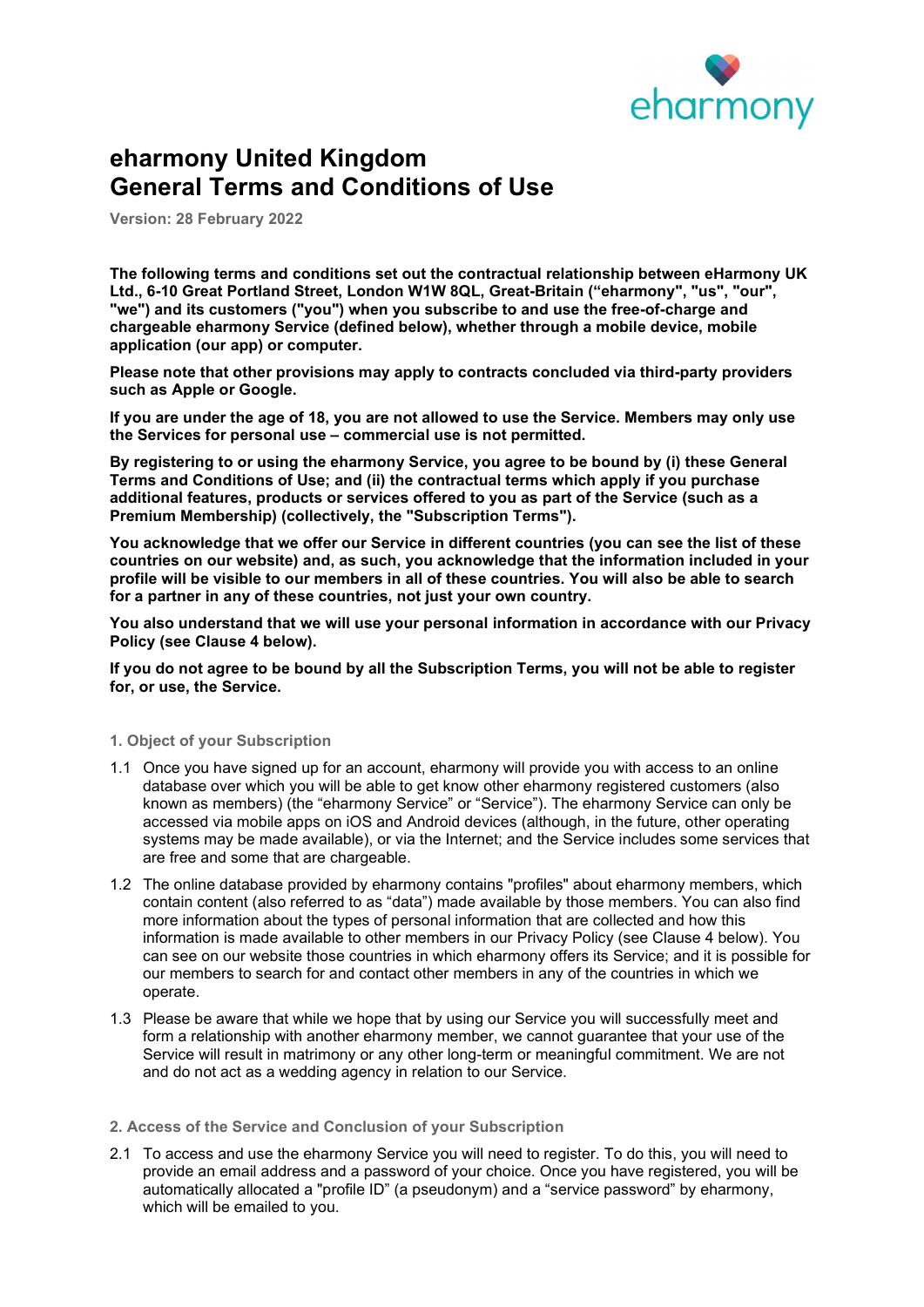

- 2.2 Once you have successfully registered, you will be able to access our free-of-charge Service ("Basic Membership").
- 2.3 At this stage, eharmony will also offer to you various services or features that are subject to a fee. Before you sign up to purchase such services or features, we will provide you with further information about what you will be purchasing, for example, where applicable: the main characteristics of the services or features, the term of your subscription (including any extension), how to terminate your subscription, the price and any payment conditions. If you want to upgrade your membership by choosing a membership that is subject to a fee ("Premium Membership") you acknowledge that by pressing the "Buy" button, you will have confirmed that you want to purchase the Premium Membership that you have selected. Our contractual relationship for that Premium Membership will be confirmed on the date that eharmony sends you an e-mail confirmation of your order.
- 2.4 You can also purchase an eharmony Premium Membership via eharmony's Apple iOS app or Google Android app. In this case, eharmony remains responsible for the provision of our Service. eharmony will provide you with an order confirmation regarding your Subscription Terms as a Premium member. However, your subscription is concluded (and must be cancelled or terminated) through Apple / Google, and is subject to the technical standards and principles established by Apple / Google, over which eharmony has no control. As a rule, a purchase via an app store will take place when you click on "Buy now" (or a comparable checkbox) and, when required, you enter your password or touch ID for the app store. Your contractual relationship with Apple / Google will be confirmed on the date that Apple / Google sends you an e-mail confirmation of your order; and Apple / Google will invoice you for any Premium Membership charges through your Apple / Google account. You will also find in the app store all the essential information that you need about your contractual relationship with Apple / Google. If you purchase a Premium Membership via the app store that is subject to automatic extension, the Premium Membership will run for a fixed term, which will automatically extend unless you terminate your subscription with Apple / Google in accordance with Apple's / Google's terms and conditions. Please note that Clauses 5.2, 5.3 and 11 (except 11.4) of these General Terms and Conditions of Use will not apply where you have purchased a Premium Membership via Apple / Google.
- 2.5 Please also see Clauses 14 and 15 below for those terms that will apply if you have downloaded our app from Apple or Google. Please also note – if you have downloaded our app from Apple's / Google's app store, Apple's / Google's app store terms of service will prevail over these General Terms and Conditions of Use if there are any differences between the two that cannot be reconciled.

#### 3. Free-of-Charge and Chargeable Services

3.1 It is free to register for the eharmony Service and use our Basic Membership. Once you have registered, you will be asked to answer a scientifically based questionnaire that was developed with reference to specific psychological criteria (the eharmony "compatibility quiz"). eharmony uses the results of the compatibility quiz as well as comprehensive statistical comparative data to automatically create your individual personality profile. Your personality profile is then included in the eharmony database and automatically compared against other members' profiles on the basis of specific statistical comparison data, which enables eharmony to draw conclusions about your compatibility with other members. Using this information, eharmony will send you free partner recommendations ("matches") in your profile and by email. You will also be able to access an online suggestion list for potential partners in your profile. This information will be provided to you as a condensed profile of the other compatible members, each containing a short description of the member, your compatibility score, along with the first name, city or town provided at registration, and a blurred photo. Please note that, as a Basic member, in general you will only be able to see blurred match photos. However, you may be able to see an unblurred version of your recommended partners' primary profile photos in some instances, at our discretion. By clicking on a condensed match profile, you will be able to view the detailed profile of such match. As a Basic member, you may send an unlimited number of predefined communications to your matches, subject to the terms of this Agreement. However, you will only have a limited ability to send and read personalised messages. Please note that we may still limit the number of predefined communications that you can send if required in order to protect our members and to secure our Service as further set out in these Terms and Conditions of use.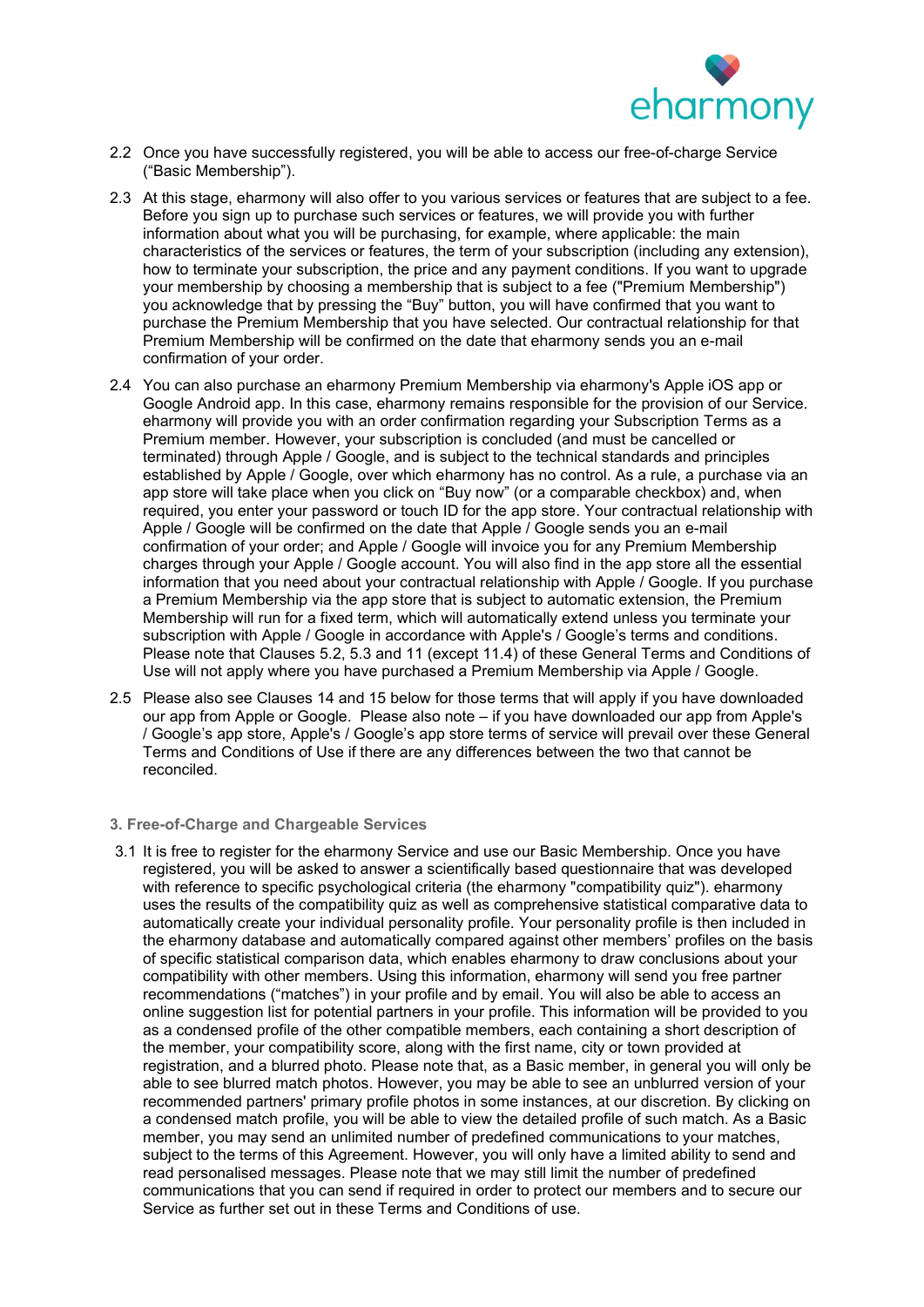

At our discretion, we may offer Basic members free or chargeable credits that can be redeemed in the form of unlocking individual profiles of recommended partners, a feature that is usually restricted in the Basic Membership. If this feature is made available to you, you will then be able to use the profile unlock function to the extent made available to you and in accordance with these General Terms and Conditions of Use. The unlocked period ends either after six months (or any other time period disclosed at time of offer) or once the unlocked profile is no longer active, whichever is earlier. Credits are linked to and stored in your Basic Membership account. They cannot be transferred to a Premium Membership or other members, nor can they be traded in, exchanged for money, or used to settle outstanding payments. Credits that are purchased are subject to applicable statutory expiration periods. eharmony may reduce the period of validity of free credits at any time at its discretion as permitted by law. eharmony reserves the right to change or impose other terms and conditions on free or chargeable credits.

- 3.2 If you purchase a Premium Membership, you will regularly receive updated matches from eharmony in your profile and via email. These matches will be continuously updated to take into account any new members who have been added to our database since you became a Premium member. As a Premium member, you will be able to view your matches' unblurred photos, first name, and city or town provided at registration (regardless of whether your recommended partners are Basic or Premium members). You will also be able to contact and exchange communications with other members (provided that they agree to communicate with you). Please note that we may still limit the number of communications that you can send if required in order to protect our members and to secure our Service as further set out in these Terms and Conditions of Use. eharmony will also provide each Premium member with a detailed personality evaluation of the eharmony compatibility quiz (your personality profile) as a PDF file by email. Basic members may also order this personality profile separately.
- 3.3 Other chargeable services are listed under the "Membership / Prices and Services" section of the website.
- 3.4 We may change the Service: (i) to reflect changes in relevant laws and regulatory requirements; or (ii) to implement minor technical adjustments and improvements, for example to address a security threat (however, these changes will not affect your use of the Service). In addition, although we provide a description of our Service on our website, we may change the main characteristics of our Service from time to time. However, if we do this, we will notify you and you may then contact us to end your subscription before the changes take effect (and, in relation to a Premium Membership, you will receive a refund for the part of the service you have paid for but not received because of the earlier termination of your subscription).
- 3.5 Please be aware that although we aim to make the eharmony Service available 24 hours a day, seven days a week, we cannot guarantee that the Service will be available 100% of the time. Our Service availability may be reduced due to any downtime which is due to maintenance and software updates, as well as any periods during which the Service is unavailable via the Internet due to technical or other problems that are beyond eharmony's control. In order to be able to use the eharmony Service fully, you should use up-to-date (browser) technologies on your mobile device or computer (e.g. enable Java script, cookies, pop-ups). If you use an older operating system or internet service provider, you may find that you only have limited access to the eharmony Service. When using the app, your mobile device, operating system, or selected settings may restrict some of the app functions (e.g., push messages). Furthermore, some functions (e.g., ID check) are only available via the website.

#### 4. Use (incl. for advertising purposes), Transfer and Transmission of Data

- 4.1 You can find further information about how we use your personal information and what our obligations are in relation to data protection in our privacy policy.
- 4.2 eharmony constantly strives to protect you from harassment such as hacker attacks, spam or romance scamming. To this end, eharmony has developed numerous technical and organisational standards. It is your responsibility to familiarise yourself with eharmony's security tips before using the eharmony service and to follow these tips and the user guidelines in Clause 7 below. If eharmony's "Trust and Safety Team" contacts you in the event of anomalies, you are obliged to cooperate with and respond to immediately if such a request is made. If we recommend actions, you should seriously considered them and not reject them without serious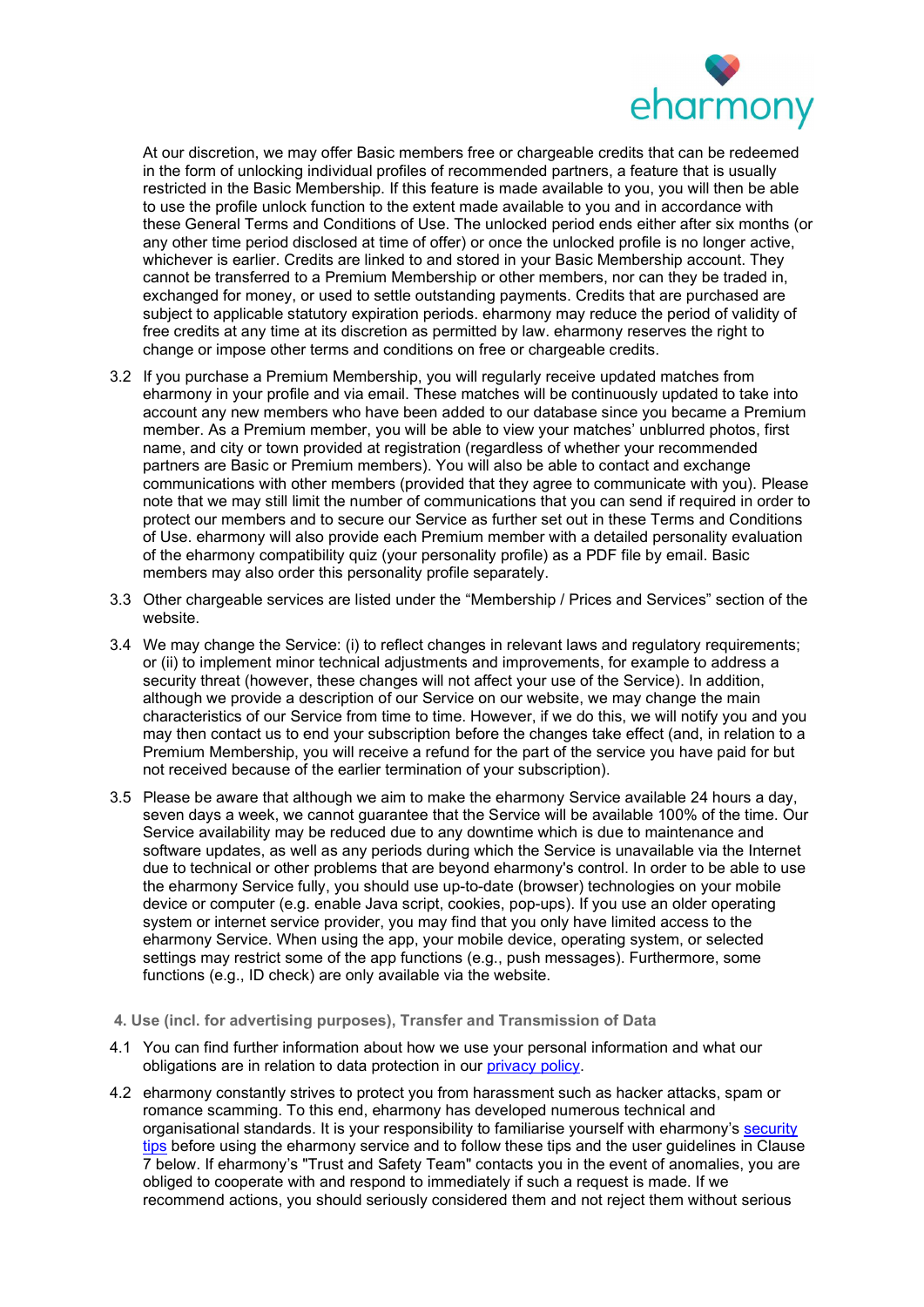

cause. You should also report problematic content or behaviour to eharmony through the function "suspicious profile?".

# 5. Termination/Extension

# Please refer to Section 11 if you would like to cancel your Premium Membership within the 14 day cancellation/ "cooling off" period (your right to cancel).

- 5.1 You can terminate your Basic Membership at any time with immediate effect by navigating to the following section in your profile: "Data & Settings" > "Manage profile" > "Profile Status", and activating the link "here"; confirming the termination by entering your personal password. Otherwise, we will continue to provide you with the Service unless: (i) we end your subscription in accordance with these General Terms and Conditions of Use; or (ii) your account is inactive for twenty-four months following your last log-in.
- 5.2 To terminate your Premium Membership that you purchased on our website, you will need to notify us by either: (1) logging in to the website and navigating in your profile to: "Data & Settings" > "Manage profile" > "Amend subscription", or (2) writing to us using the contact details provided below in Clause 16. Subject to Clause 5.5 and Clause 11 below, any termination of your subscription will not take effect until the end of the agreed minimum term (and, as such, you will not be entitled to any refund). Thus, in order to make sure that your Premium Membership does not automatically extend, you must tell us that you want to terminate your subscription before the end of your then-current subscription term. See also Clause 5.3 below.

To authenticate your identity and your termination request, you must include the following information in your termination notification:

- (1.) the email address registered in your profile, or your profile ID, and
- (2.) your service password.

Your profile ID and service password are assigned to you when you register to our Service (see Clause 2.1). You can access these at any time in your online profile in the section entitled "My Data & Settings" > "Manage Profile".

- 5.3 If you sign up for a Premium Membership through our website, your subscription will be automatically extended after your initial subscription ends (and again after any subsequent subscription period), unless you notify us in accordance with this section that you want to terminate your subscription. Any automatic extension of your initial subscription will be for the term and price you agreed to when you subscribed and which were confirmed to you in the order confirmation sent to you at that time. Within the first two weeks of any extension of your subscription, you will have the option to repeat the eharmony compatibility quiz.
- 5.4 If you terminate your Premium Membership, your account will revert to a Basic Membership. If you want to terminate your Basic Membership, please follow the procedure set out in Clause 5.1.
- 5.5 Subject to Clause 3.4, if you want to terminate your Premium Membership because we have told you about an upcoming substantial change to our Service, your subscription will end immediately after we receive your termination notice in writing and we will refund you for any portion of the Premium Membership that we have not provided. If you have purchased your Premium Membership through Apple / Google, any refund will be made in accordance with Apple's / Google's own terms as further described in Clause 2.4.
- 5.6 Clauses 5.2 and 5.3 do not apply to termination of Premium Membership purchased from Apple or Google. Please see Clause 2.4 for further information and refer to Apple's and Google's instructions for more information on how to terminate your subscription. If you do not cancel the automatic extension of your Premium Membership via Apple / Google, you will also have the option to repeat the eharmony compatibility quiz within the first two weeks of any extension of the original subscription period.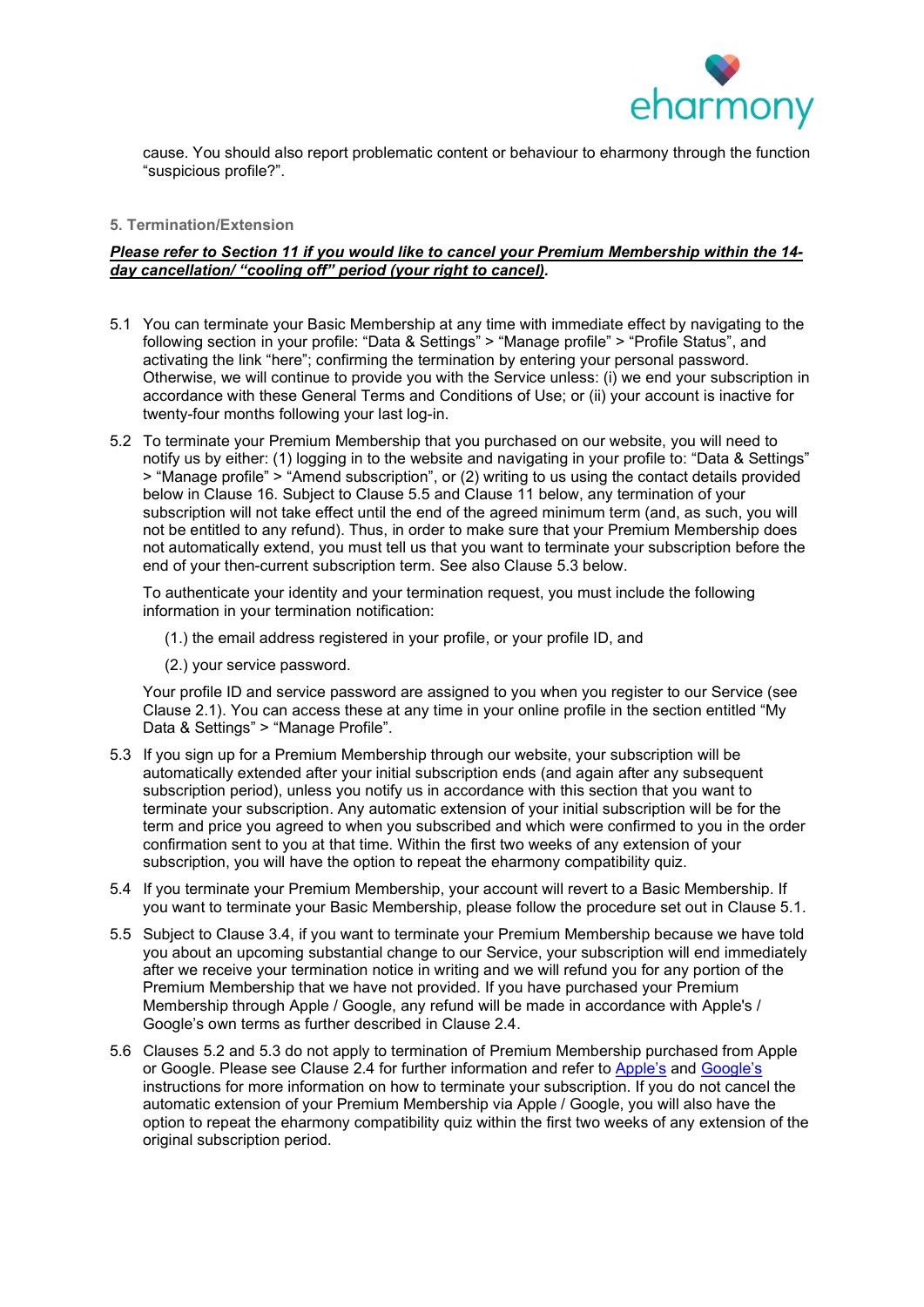

## 6. Liability of eharmony

- 6.1 You are responsible for the accuracy of the information provided during your registration and when completing the eharmony compatibility quiz. To the fullest extent permitted by law, eharmony will not be liable for the accuracy of your results from the eharmony compatibility quiz, the content of your personality evaluation, and/or your recommended matches as a result of your answers. If you need to update your profile or registration information, you can generally do this at any time through your profile. However, there is some information that can only be updated by contacting us using the details in Clause 16. It will also be made clear to you if you need to contact us to update specific information.
- 6.2 eharmony is only responsible for the technical provision of the eharmony Service (as further described in Clause 3). eharmony will generally enable you to make contacts with other members. We cannot, however, guarantee that you will find a partner as a result of using the Service.
- 6.3 While we expect our members to use the Service in a kind and respectful way (and in accordance with these General Terms and Conditions of Use), eharmony is not responsible for any misuse of personal information made available through the Service; any other use of the Service by its members which is contrary to these General Terms and Conditions of Use; or any use that is otherwise unauthorised or unlawful. eharmony is also not responsible for any misuse of data or information by members, non-members, or any third parties where you have provided the third party with such information.
- 6.4 While eharmony works hard to provide a high-quality service, eharmony does not guarantee that the Service will perform perfectly at all times and cannot ensure that the Service will always be uninterrupted, secure or error-free. In particular, eharmony is not liable for disruptions that affect the accessibility of the Service where such disruptions are caused by actions or events that are outside eharmony's control. Furthermore, although eharmony will put appropriate technical and organisational security measures in place to protect your personal information, to the fullest extent permitted by law, eharmony will not be liable for any unauthorized access by third parties to your personal data (e.g. due to hackers gaining unauthorised access to our database).
- 6.5 Except as expressly provided in these General Terms and Conditions of Use, we exclude all representations, warranties, conditions and terms (whether express or implied by statute, common law or otherwise) to the fullest extent permitted by law. We accept no liability for any losses or damages which are not reasonably foreseeable arising out of or in connection with these General Terms and Conditions of Use or your use of our Service.
- 6.6 As described below in Clause 10, these exclusions shall be governed by and construed in accordance with English law, subject to other mandatory laws, which cannot be excluded in your country of residence. If any provision of these disclaimers and exclusions shall be unlawful, void or for any reason unenforceable then that provision shall be deemed severable and shall not affect the validity and enforceability of the remaining provisions.
- 6.7 Nothing in these General Terms and Conditions of Use shall exclude or limit our liability for personal injury or death caused by our negligence, or fraud. In addition, these General Terms and Conditions of Use shall not limit or exclude any other liability that we are not permitted to limit or exclude under applicable law.

## 7. Responsibility and Duties of the Customer

7.1 If you have signed up for a Premium Membership, you must pay all charges within the time frames in which they fall due as set out in the Subscription Terms or under the relevant subscription (e.g. in accordance with the terms agreed with Apple if you purchased your Premium Membership via Apple as set out in Clause 2.4). If you have chosen to pay your subscription fee in instalments (multi-part payment) and you fail to pay the agreed fees in accordance with the payment plan for more than two successive instalments, then the entire outstanding balance on your subscription becomes immediately due. Additionally, we may not provide you with the Service until such payment is provided, and we may take steps to recover your outstanding fees as permitted by law. You will also be responsible for (and we will charge you for) any chargeback fees (for example, from our payment service providers) or any other reasonable fees that are imposed on eharmony as a result of your non-payment or late payment of the agreed fees.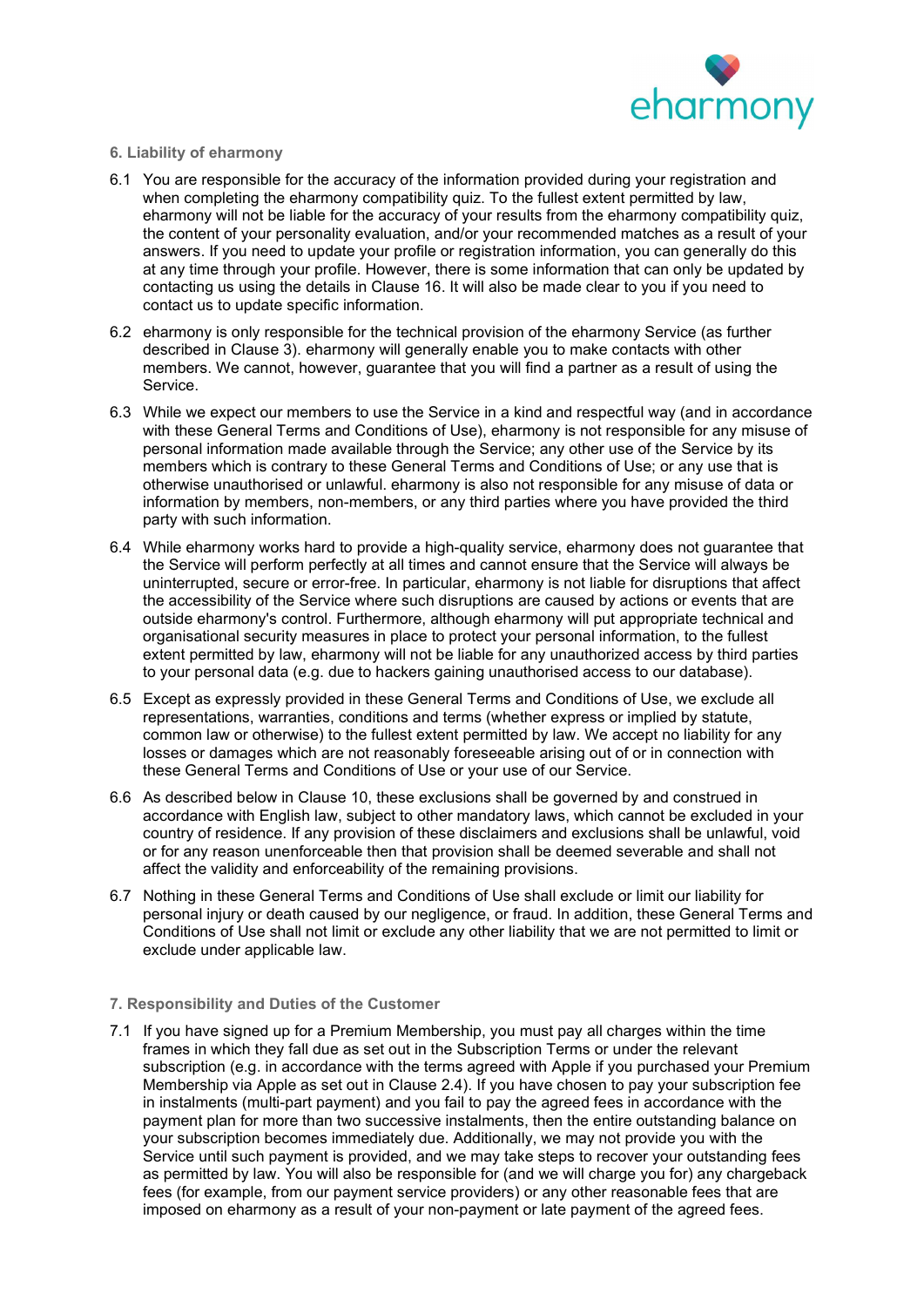

- 7.2 As mentioned above, you are responsible for the accuracy of the content that you provide at registration and for all the information you provide about yourself in your profile or as part of the eharmony compatibility quiz. By providing us with this information, you agree and confirm that it is truthful and accurate. Intentional and / or fraudulent misrepresentation of your identity, including use of another or fictitious identity, can also subject you to potential legal liability.
- 7.3 By using the Service, you agree that you will only use the eharmony Service for private and personal reasons and that you do not use or intend to use the Service for commercial reasons. You also agree that you will not use any information about third parties (including other members) that you receive through the Service for commercial or advertising purposes. You are in particular not allowed to use technological methods or processes to automatically download or otherwise access information about other members in order to use this information outside of the eharmony Service (e.g. by a computer program or by copying and pasting the content). You also agree that the use of computer programs for the purpose of automatically reading files of member data (such as crawlers), is prohibited.
- 7.4 If you materially breach these Terms and Conditions of Use, or otherwise breach the law in relation to your use of our Service, eharmony may be entitled to claim damages in accordance with the general rules of English law.
- 7.5 You will treat e-mails and other messages received via or in relation to the Service confidentially and you will not disclose these messages to third parties without the consent of the sender or serious cause. The same rules also apply to any names, phone and fax numbers, home addresses, e-mail addresses and/or URLs, or other personal information of other eharmony members.
- 7.6 If you no longer wish to hear from us in relation to matches, or if you no longer want to be included as a potential partner in matches we propose to our other members (for example, because you have already found a partner), you must let us know immediately so we can remove you from our recommendations database. It is important that our database remains accurate and up-to-date, so that we can send our members useful matches (i.e. so our members do not receive matches from members who are no longer looking for a potential partner). If you do not let us know when you are no longer interested in finding a partner, this will have a detrimental effect on the quality of our Service as provided to other members.
- 7.7 You agree that you will retrieve any messages you receive (as well as any information contained in your profile that you would like to keep) at regular and appropriate intervals and, if required, that you will archive this information on your own computer or other data storage system. You understand that eharmony may delete any messages stored in your account after a period of twelve months following the date the message was received, without further notice to you. If you are a Basic member, you understand that all your data relating to your current Basic Membership will be automatically deleted if your profile is inactive for twenty-four months.
- 7.8 By registering for a eharmony account, you agree and represent that you will not misuse the Service and comply with our conduct requirements. In particular, you will not use the Service:
	- $\circ$  to distribute any immoral, obscene, pornographic or radical political content or photos;
	- o to distribute any defamatory, offensive or otherwise illegal content or information;
	- $\circ$  to threaten or harass other members, or to infringe any third party rights (including personal rights);
	- $\circ$  to upload any data which contains a virus (such as infected software); or to upload data which contains a software or other content which is protected by copyright, unless you own the rights in that content or have otherwise obtained the necessary consents;
	- o in such a manner that your use will adversely affect the availability of offers to other members;
	- o to intercept any e-mails / messages or to attempt to intercept them;
	- $\circ$  to send any e-mails / messages to members or use the video chat feature for any purpose other than to communicate, and in particular you will not use the Service to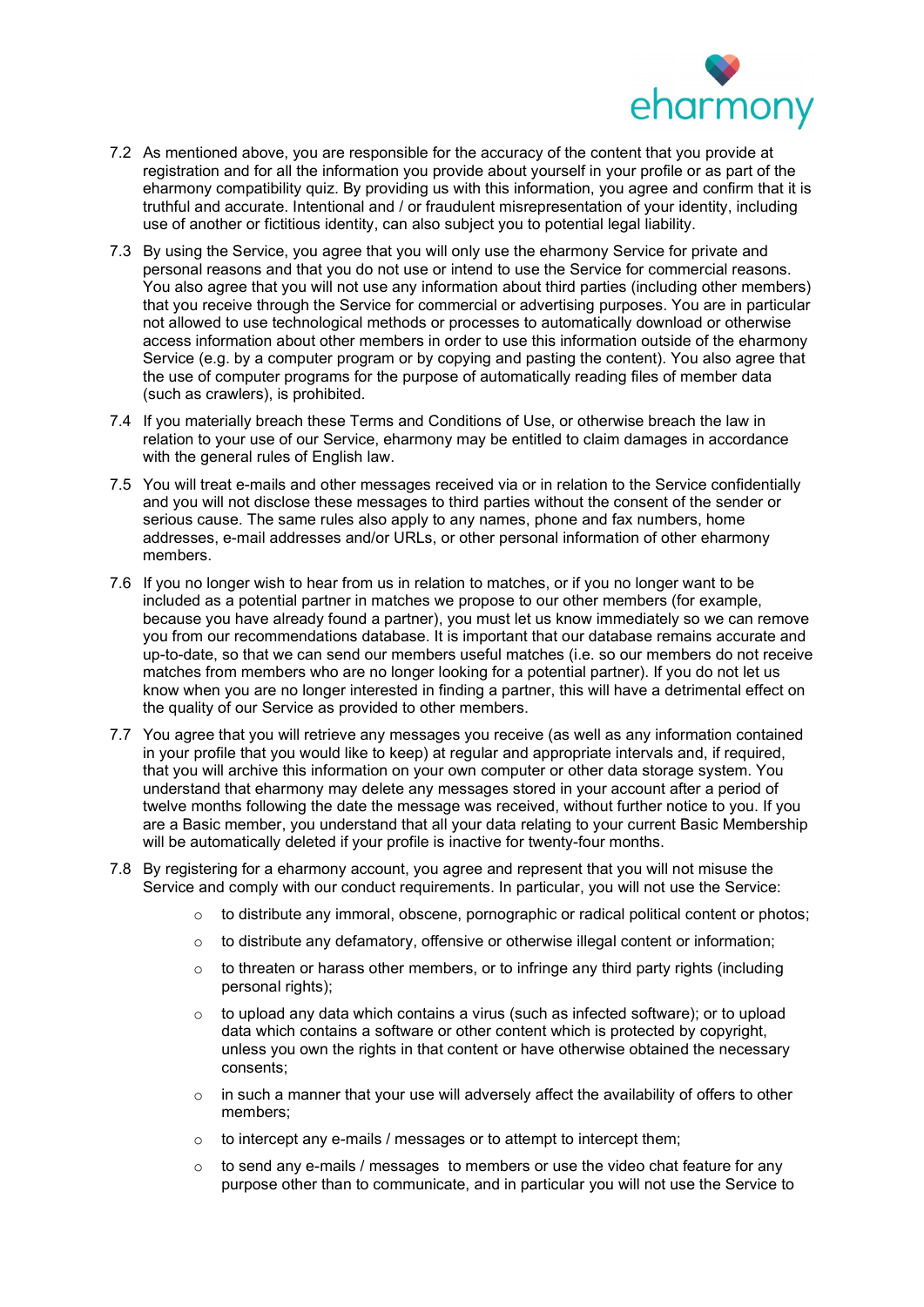

promote or to offer goods or services to other members except where this is expressly permitted by eharmony;

- $\circ$  to send any chain letters;
- o to send any messages that serve a commercial purpose; and/or
- $\circ$  to provide in your personal description and free-of-charge contact requests any names, addresses, phone or fax numbers, e-mail addresses, etc. if this information is not explicitly requested.
- 7.9 If you do not comply with the conduct requirements explained in this Clause 7, or if you fail to materially comply with any other of the Subscription Terms, we may take the following actions: we may ask you to stop your non-compliant activities (or otherwise send you a warning that your activities do not comply with our conduct requirements); we may delete any content which you have submitted via the Service in breach of any of our conduct requirements; we may suspend the provision of the Service to you (in whole or in part) until the issue is resolved (for example, while we investigate your activities); or (if it is clear to us that you are seriously misusing the Service) we may terminate the provision of the Service to you. If we decide to terminate your subscription because you have misused the Service, we will refund to you any payment that you have already made to us for any unused portion of the Premium Membership that we have not provided. However, we may still also deduct from this refund or charge you a reasonable amount as compensation for any costs we incur as a result of your non-compliance with these terms. If you have purchased your Premium Membership through Apple / Google, any refund will be made in accordance with Apple's / Google's own terms as further described in Clause 2.4.
	- 8. Communication
	- 8.1 eharmony is an online service. As such, eharmony will generally communicate with its members using online methods, such as e-mail (e.g. for matches, personality evaluations, subscription confirmations, invoices), or via screen mask in a member's logged-in profile. You can contact us by fax or post, but only if you have any questions relating to your subscription, your payment for a Premium Membership, or in relation to the security/encryption of our email communications. As a digital service, our Service is only provided online. Therefore you can only sign up to, use and subscribe to our Service online.

To make sure that we do not receive unauthorised requests (and to protect your account from abuse), please make sure that you provide the following information in any communications you send to us, so we can authenticate that the message has been sent from you:

(1.) your e-mail address registered in your profile or your profile ID; and

(2.) your service password.

As mentioned above, your profile ID and service password are assigned to you when you register to our Service. You can access these at any time in your online profile in the section entitled "My Data & Settings" > "Manage Profile".

## 9. Rights of Use and Copyright

- 9.1 By using our Service, you understand and agree that eharmony is the sole owner of all the rights in and related to the Service, including any rights of reproduction, distribution and processing, all copyrights, as well as the right of the intangible transmission and reproduction of the eharmony website and of the content included within it. The use of any program, content, materials, trademarks as well as commercial names contained within the Service is only permitted for the purposes set out in these General Terms and Conditions of Use.
- 9.2 By creating an account, you grant eharmony the right to use (including to host, store, use, copy, display, reproduce, adapt, edit, publish, modify or distribute) any information you make available on the Service (including any information you include in your profile) for the purposes of providing the Service to you and other members.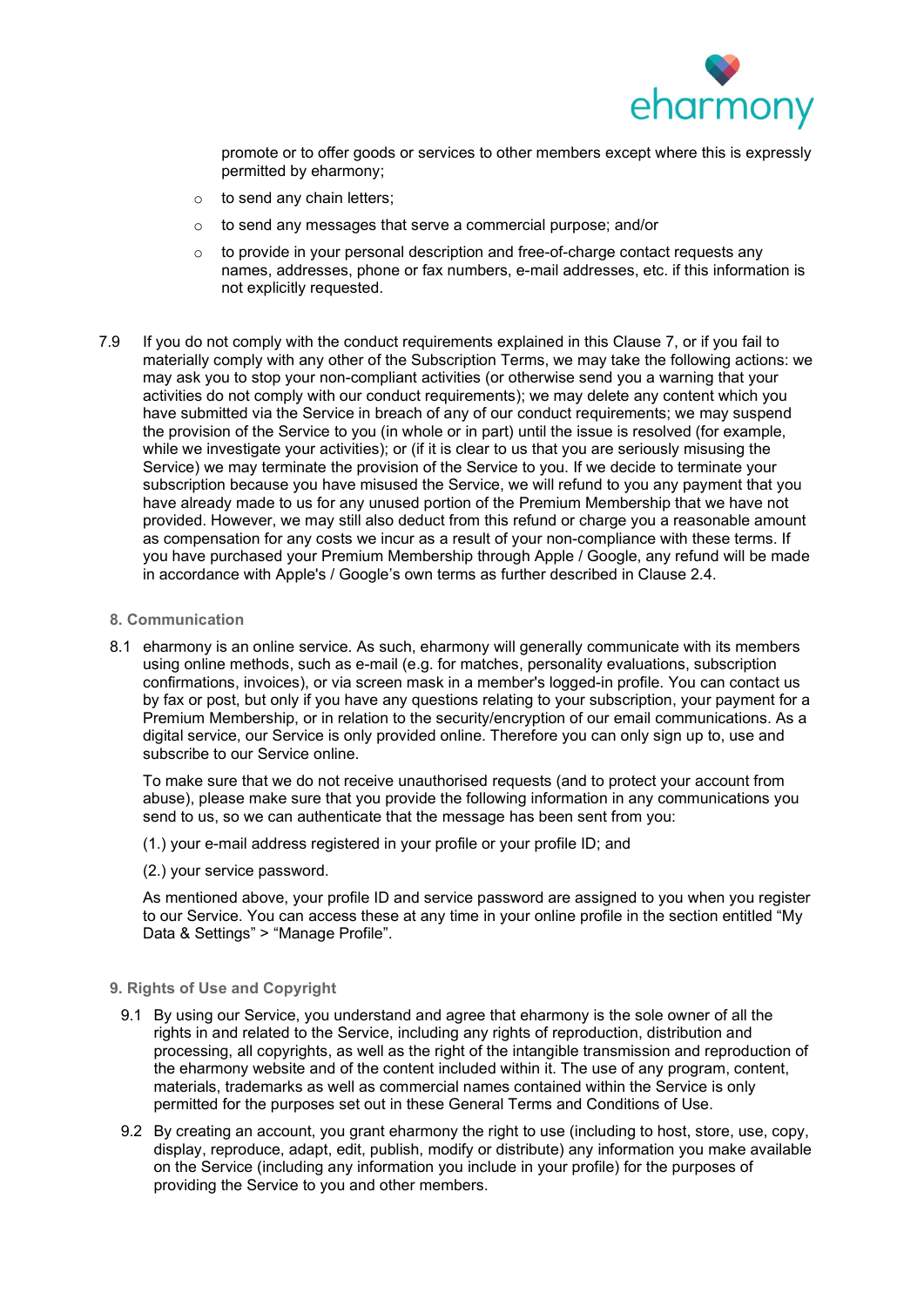

- 9.3 You understand that we have the right (but not the obligation) at our sole discretion to refuse to post, or to remove, any information that you make available on the Service; and that we have the right to change, condense or delete such content. For example, we may remove any content that violates these General Terms and Conditions of Use or is otherwise objectionable.
- 9.4 We respect the intellectual property of others and we expect our members to do the same. If you believe that any content that you see on our Service has been (or is being) used in a way which is an infringement of a third party's rights, please contact us using the contact details below (or via any other reasonable means of communication).

## 10. Governing Law

- 10.1 These General Terms and Conditions of Use shall be governed by, and construed in accordance with, English Law.
- 11. Cancellation Policy, Exclusion of the Right to Cancel
- 11.1 Right to Cancel

If you have changed your mind about subscribing for a Premium Membership, you have the right to cancel your subscription, without reason, within 14 days from the date on which we sent you an email confirmation of your purchase.

To exercise your right to cancel, you must notify us using any of the contact methods detailed below:

| by post: | eHarmony UK Ltd.     |
|----------|----------------------|
|          | <b>Customer Care</b> |
|          | <b>BM Box 5904</b>   |
|          | London WC1N 3XX      |
|          | United-Kingdom       |
|          |                      |

by e-mail: support@eharmony.co.uk

or, as applicable, by live chat with Customer Care. (Please note that live chat may not be available to all users and, due to Customer Care agents' hours, will not be available at all times.)

You must also provide us with a clear written statement of your decision to cancel your subscription. You may use the model cancellation form available below, however, this is not mandatory. If you prefer not to use this form, please make sure that you provide us with the information listed below under Clause 11.3.

#### 11.2 Effects of cancellation

If you cancel your subscription within the 14-day cancellation period, we will refund to you all payments that we have received from you for the cancelled Premium Membership without undue delay and in any event no later than 14 days from the day on which we were informed of your decision to cancel your subscription. We will provide this refund using the same means of payment that you used for the initial transaction, unless you have expressly agreed otherwise; and you will not be charged for this refund.

However, please note that if you have started to use the Premium Membership within the 14 day cancellation period, we will be entitled to retain from the refunded payment a reasonable amount (value compensation) to account for that portion of the Premium Membership that you have already received.

11.3 Please make sure that you provide for us a clear identification with the following two indications:

(1.) the e-mail address registered in your profile or your profile ID; and

(2.) your service password.

11.4 Clauses 11.1 to 11.3 do not apply to cancellation of Premium Membership purchased from Apple via the iOS app or Google via the Android app. Please see Clause 2.4 for further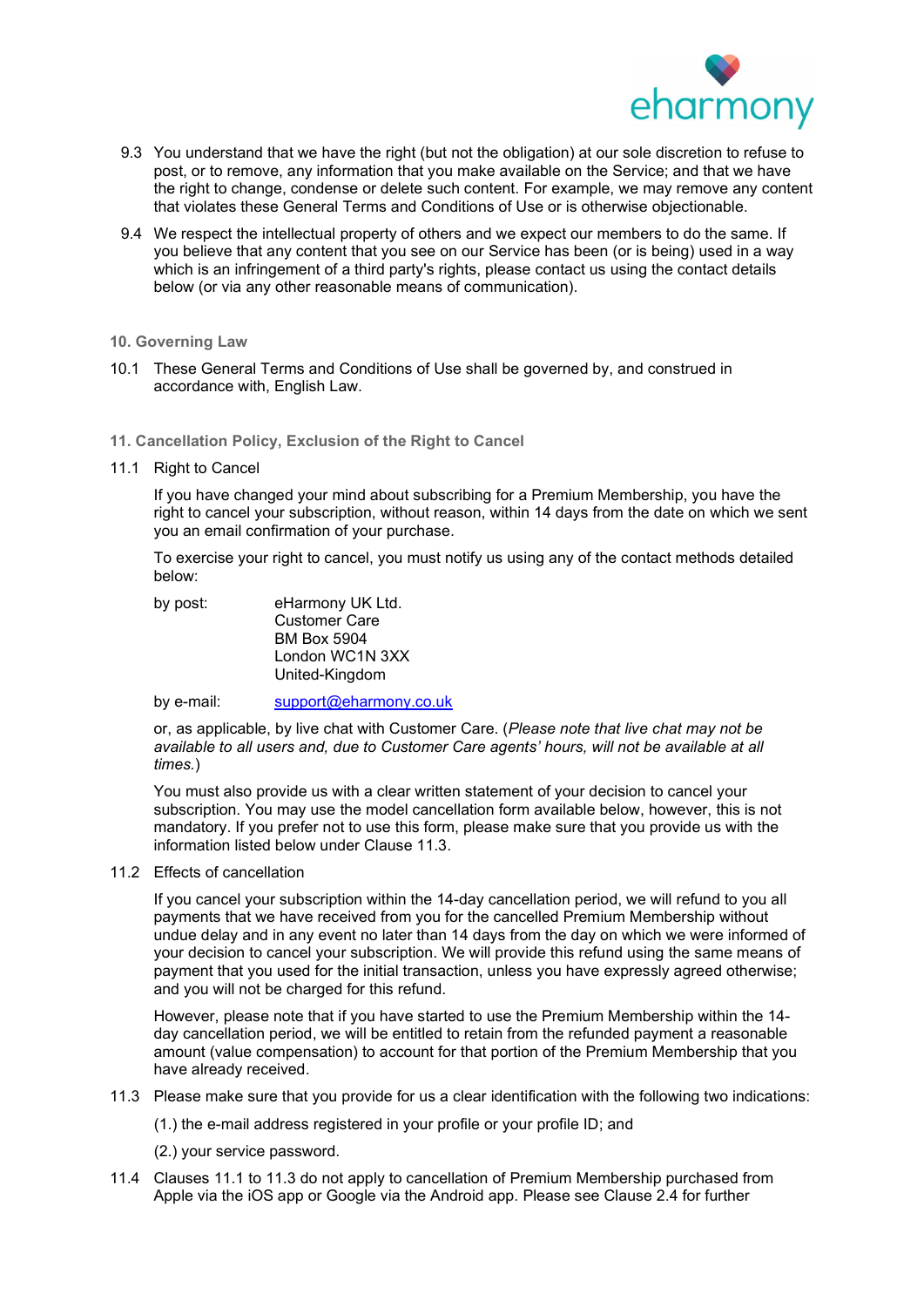

information. Apple / Google may also provide additional mechanisms for you to cancel your subscription. To cancel your Premium Membership purchased from Apple via the iOS app or Google via the Android app, please see their instructions for cancelling available for Apple here and for Google here.

#### 12. Your legal rights

You are entitled for the Service to be as described, fit for purpose and of satisfactory quality. If you purchase a Premium Membership and the content that we provide to you is faulty, you are entitled to a repair or replacement; or, if the fault cannot be fixed, or if it cannot be fixed in a reasonable time and without significant inconvenience, you may be entitled to a full or partial refund. If you can show that the fault has damaged your device and we have not used reasonable care and skill, you may be entitled to a repair or compensation.

#### 13. Miscellaneous

- 13.1 eharmony may use third-party service providers and agents, including entities belonging to our group, to help us provide the Service to you.
- 13.2 Should any provision of the Subscription Terms be or become invalid, or should they be incomplete, it shall not affect the validity of the remaining content of the Subscription Terms.
- 13.3 The language of the Subscription Terms is English.
- 13.4 You can download the General Terms and Conditions of Use at any time and free of charge as PDF file.
- 13.5 We will not automatically store a copy of your Subscription Terms with eharmony. As such, you should save a copy on your computer, or otherwise store a copy of your Subscription Terms at the time your contract is concluded. These General Terms and Conditions of Use are accessible on our website and our app; and we will provide you with a copy of the then-current General Terms and Conditions of Use by email in your confirmation email when you register for a Premium Membership.
- 13.6 You may not assign or sub-contract any of your rights or obligations under the Subscription Terms to any third party unless we agree in writing.

We may assign, transfer or sub-contract any of our rights or obligations under the Subscription Terms to any third party at our discretion. However, where we have engaged a third party to perform part of the contract with you, we remain liable towards you for the full performance of our agreement and also for the performance by the third party.

eharmony's subsidiaries and group companies are third party beneficiaries of these General Terms and Conditions of Use. You, eharmony and our subsidiaries and group companies may enforce the Subscription Terms in accordance with the Contracts (Rights of Third Parties) Act 1999. Apart from this (but subject to Clauses 14 and 15 below), no other person has rights under the Contract (Rights of Third Parties) Act 1999 to enforce the Subscription Terms.

- 13.7 Please note that we reserve the right to change and update these General Terms and Conditions of Use from time to time. However, the Subscription Terms that will apply to you are either: (i) the Subscription Terms provided on the date that we confirm your order (for Premium members); (ii) the Terms and Conditions of Use in force on the date of registration (for Basic members); or (iii) the Terms and Conditions of Use in force on the date you become again a Basic member (at the end of your Premium Membership).
- 14. Additional Terms which apply if you have downloaded our app from Apple's App Store
- 14.1 This section contains additional terms that apply to you if you have downloaded our app from Apple's App Store.
- 14.2 With respect to the relationship between eharmony and Apple, the responsibility for our app is allocated as follows: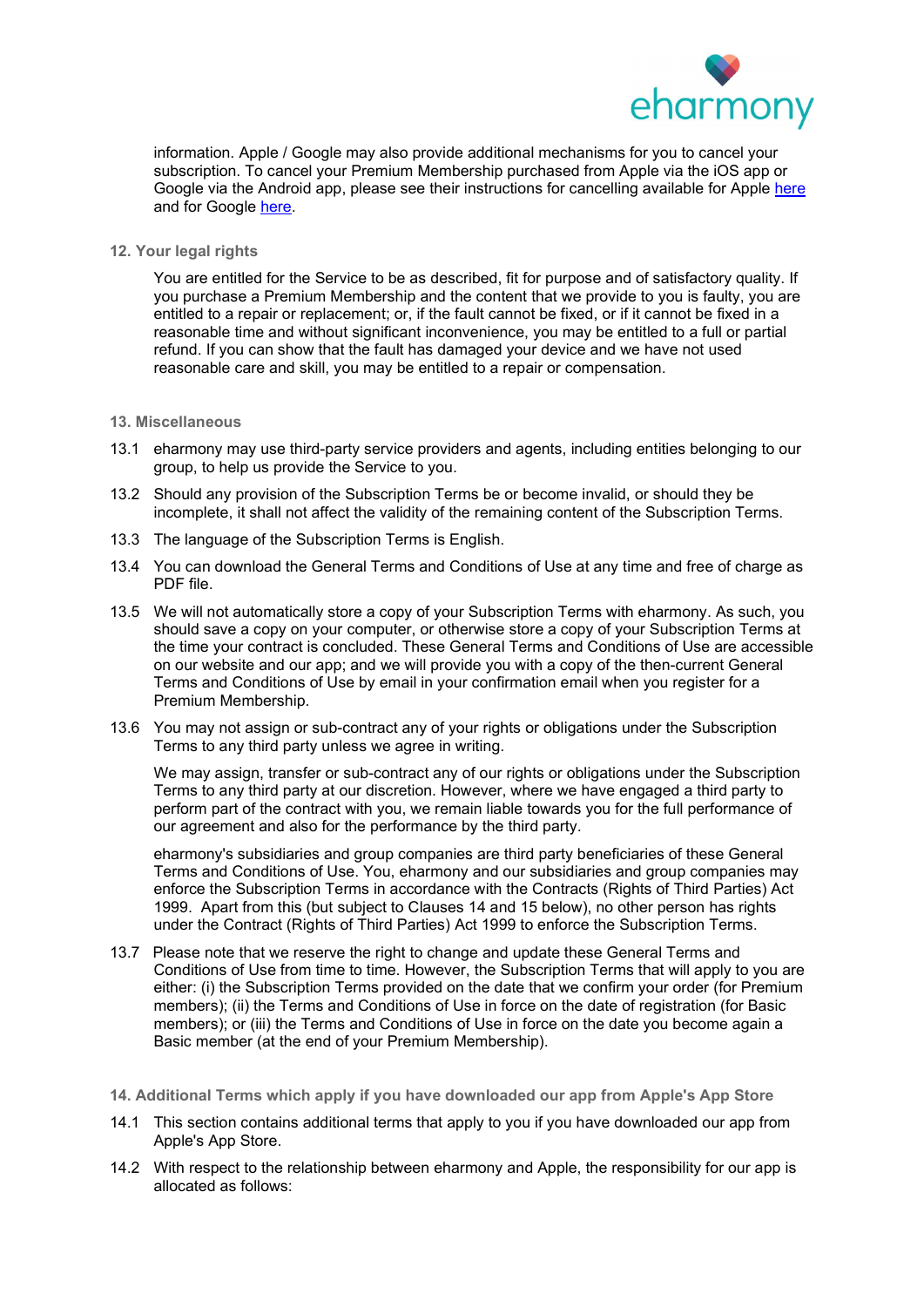

- These General Terms and Conditions of Use are between you and eharmony. These General Terms and Conditions of Use are not between you and Apple.
- eharmony, not Apple, is solely responsible for our app and its content. Our responsibilities and liabilities to you are explained in the other sections of these General Terms and Conditions of Use.
- Apple has no obligation to provide any maintenance or support services for our app.
- eharmony, not Apple, is responsible for any product warranties in relation to our app.
- If our app does not conform to any applicable warranty, you may notify Apple, and if you have paid a purchase price for your Premium Membership - Apple will refund you that purchase price. Apple has no other warranty obligation in respect of our app. Any other claim that you might have in relation to our app is our sole responsibility (and not Apple's) and will be determined in accordance with applicable law and these General Terms and Conditions of Use.
- eharmony, not Apple, is responsible for addressing any claim by you or a third party relating to our app, or your use or possession of our app. This includes: (i) product liability claims; (ii) any claim that our app does not comply with any applicable legal or regulatory requirement; and (iii) any claims arising under consumer protection, privacy or similar laws.
- If a third party claims that our app, or your use or possession of our app, infringes that third party's intellectual property rights, we, not Apple, will be solely responsible for the investigation, defence, settlement, and/or discharge of any such claim.
- 14.3 If you downloaded our app from Apple's App Store, you also represent and warrant that:
	- (i) you are not located in a country that is subject to a U.S. Government embargo, or that has been designated by the U.S. Government as a "terrorist supporting" country; and
	- (ii) you are not listed on any U.S. Government list of prohibited or restricted parties.
- 14.4 You must comply with any applicable third party terms when using our app (for example, you must not be in violation of your wireless data service terms when using our app).
- 14.5 You must use our app in accordance with the Usage Rules in the current Apple's App Store Terms of Service available here.
- 14.6 You will only use our app on an Apple-branded device.
- 14.7 Apple and Apple's subsidiaries are third party beneficiaries of these General Terms and Conditions of Use. Apple and its subsidiaries may enforce these General Terms and Conditions of Use in accordance with the Contracts (Rights of Third Parties) Act 1999. There is no requirement to obtain consent from Apple, any Apple subsidiary or any other person who is not a party to these General Terms and Conditions of Use in order to rescind, vary, suspend, enforce or terminate these General Terms and Conditions of Use, or to assign or transfer any rights or obligations, or to grant any waiver under these General Terms and Conditions of Use.
- 15. Additional Terms which apply if you have downloaded our app from GooglePlay
- 15.1 This section contains additional terms that apply to you if you have downloaded our app from GooglePlay.
- 15.2 With respect to the relationship between eharmony and Google, the responsibility for our app is allocated as follows:
	- These General Terms and Conditions of Use are between you and eharmony. These General Terms and Conditions of Use are not between you and Google.
	- eharmony, not Google, is solely responsible for our app, its content and our Service. Our responsibilities and liabilities to you are explained in the other sections of these General Terms and Conditions of Use. Google has no obligation or liability to you with respect to our app or these General Terms and Conditions of Use.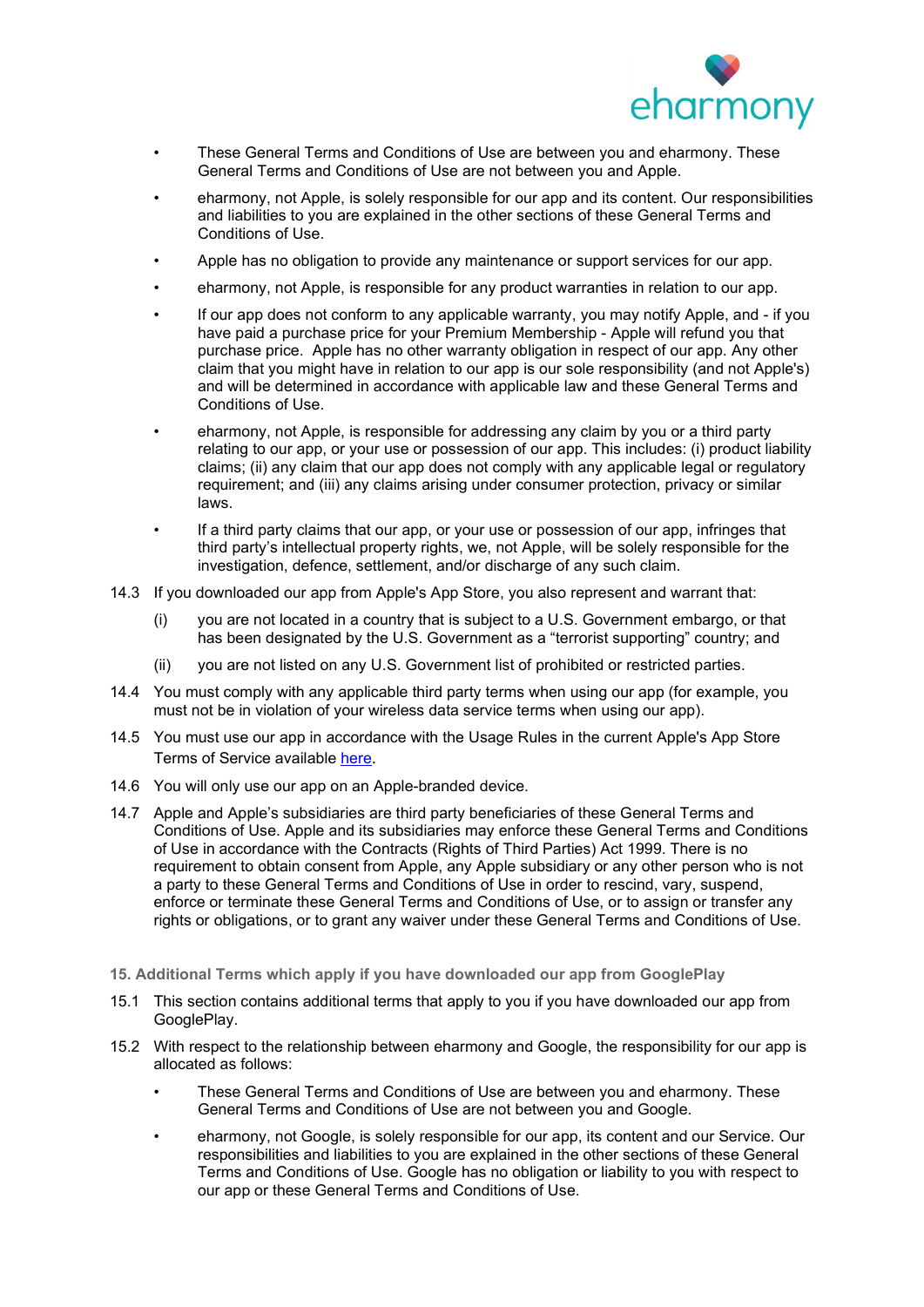

- You should contact us, not Google, if you have any problems when using our app, or if you want to let us know about any errors or performance issues with our app.
- 15.3 If you have downloaded our app from GooglePlay, you must also use our app in accordance with the current Android Market Terms of Service available here.
- 15.4 Google is a third-party beneficiary of these Terms. Google may enforce these General Terms and Conditions of Use in accordance with the Contracts (Rights of Third Parties) Act 1999.
- 16. Contact Us
- 16.1 eHarmony UK Ltd., 6-10 Great Portland Street, London W1W 8QL, United Kingdom, represented by its Board of Directors, is responsible for the content of the eharmony Service. You can contact us using the following contact details:

| by post: | eHarmony UK Ltd.     |
|----------|----------------------|
|          | <b>Customer Care</b> |
|          | <b>BM Box 5904</b>   |
|          | London WC1N 3XX      |
|          | United-Kingdom       |

or by e-mail: support@eharmony.co.uk